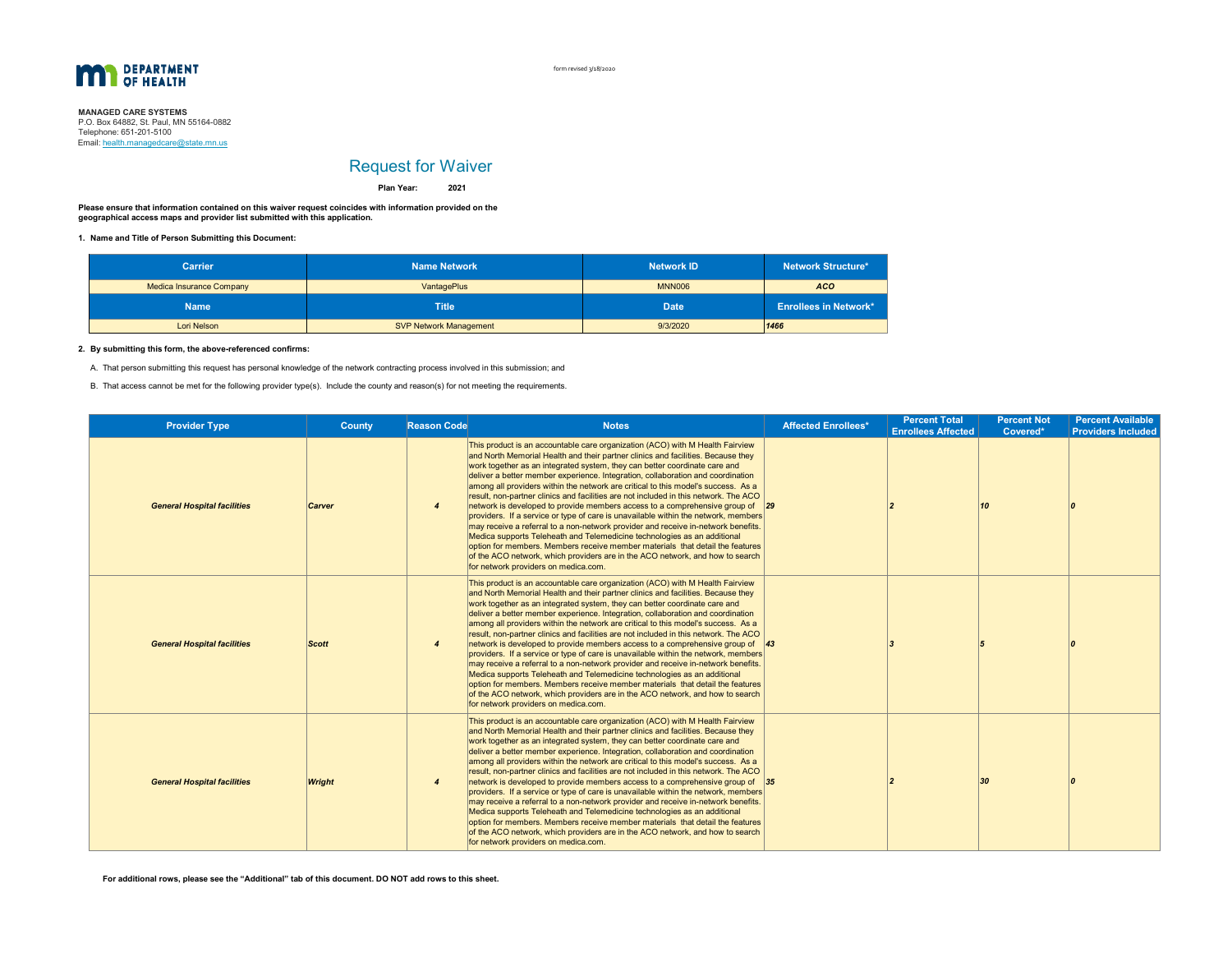For all reason codes, carriers must demonstrate with specific data that geographic access standards cannot be met. Carriers must state what steps were and will be taken to address network inadequacies (MN Statutes § 62K.10, subdivision 5).

## **Allowable Waiver Reason Codes and Guidelines for Initial Approval**

*Applications to waive the requirements in Minnesota Statutes 62K.10 Subd. 2 or 3 must fit one of the following reason codes.*

#### **Reason Code 1:**

Carrier has conducted a search for providers and determined that, for each county in the plan service area, there are no providers physically present of the type requested in the waiver.

- 1. Provide a description of physical geography and/or other factors that affect the location of providers (as relevant)
- 2. Demonstrate consultation of at least two provider directories and/or data sources. Provide a description of the provider directories and/or data sources consulted, including a brief explanation of why the sources are believed to be accurate and complete.
	- Examples of acceptable provider directories and data sources include, but are not limited to:
	- a. NPPES NPI Registry
	- b. Medicare Physician Compare
	- c. Minnesota Health Care Programs Provider Directory
	- d. <u>Healthgrades</u>
	- e. SAMHSA Behavioral Health Provider Directoriesf. National Institute of Health (NIH) U.S. National Library of Medicine MedlinePlus Directories
	- g. Quest Analytics

3. For Primary Care, Pediatric Services (Primary Care), General Hospital and Mental Health provider types:

- a. State the total number and percentage of estimated enrollees affected in the county not meeting the geographic standard as of the submission date of waiver. Select only one county per line.
- b. State how access will be provided for this provider type for enrollees of the affected county. For example, does the carrier provide transportation services/vouchers, in-home care options, virtual care services, and/or telemedicine services?
	- i. If telemedicine is used to provide access:
		- 1. These services must meet the definition of "telemedicine" in Minnesota Statutes
		- 62A.671, subdivision 9.
		- 2. Carrier must describe the extent to which telemedicine services are available
	- a. How many network providers of the impacted provider type have contracts to conduct/provide telemedicine services?
- 4. Describe how they will assess the availability of providers who begin practice in the service
	- area where the standard cannot currently be met and agree to conduct this assessment quarterly
	- a. Assessment of availability must include consultation of at least two provider directories and/or data sources, as described in item 2, above

## **Reason Code 2:**

Provider does not meet carrier's credentialing requirements.

- 1. Cite the reason(s) provider does not meet credentialing requirements
- 2. For Primary Care, Pediatric Services (Primary Care), General Hospital, and Mental Health provider types
	- a. State the total number and percentage of estimated enrollees affected in the county not meeting the geographic standard as of the submission date of waiver. Select only one county per line.
	-
- 3. State how access will be provided for this provider type for enrollees of the affected county. For example, does the carrier allow enrollees to receive out-of-network care at in-network rates, provide transportation services/vouchers, in-home care options, virtual care services, and/or telemedicine services?
	- i. If telemedicine is used to provide access:
		- 1. These services must meet the definition of "telemedicine" in Minnesota Statutes
		- 62A.671, subdivision 9
		- 2. Carrier must describe the extent to which telemedicine services are available
		- a. How many network providers of the impacted provider type have contracts to conduct/provide telemedicine services?

#### **Reason Code 3:**

Carrier has made a good faith effort to contract with provider and provider has refused to accept a contract.

- 1. Cite the reason(s) provider states for refusing a contract
- 2. For Primary Care, Pediatric Services (Primary Care), General Hospital and Mental Health provider types
	- a. State the total number and percentage of estimated enrollees affected in the county not meeting the geographic standard as of the submission date of waiver. Select only one county per line.
- 3. State how access will be provided for this provider type for enrollees of the affected county. For example, does the carrier allow enrollees to receive out-of-network care at in-network rates, provide transportation services/vouchers, in-home care options, virtual care services, and/or telemedicine services?
	- i. If telemedicine is used to provide access:
		- 1. These services must meet the definition of "telemedicine" in Minnesota Statutes 62A.671, subdivision 9
		-
		- 2. Carrier must describe the extent to which telemedicine services are available
			- a. How many network providers of the impacted provider type have contracts to conduct/provide telemedicine services?

## **Reason Code 4:**

Network is an Accountable Care Organization (ACO) or Narrow Network.

- 1. Specify the network structure: Accountable Care Organization (ACO) or Narrow Network
	- a. If the network is an ACO, provide a brief description of the major health systems participating in the network
	- b. If the network is a narrow network, describe the features of the network that restrict access